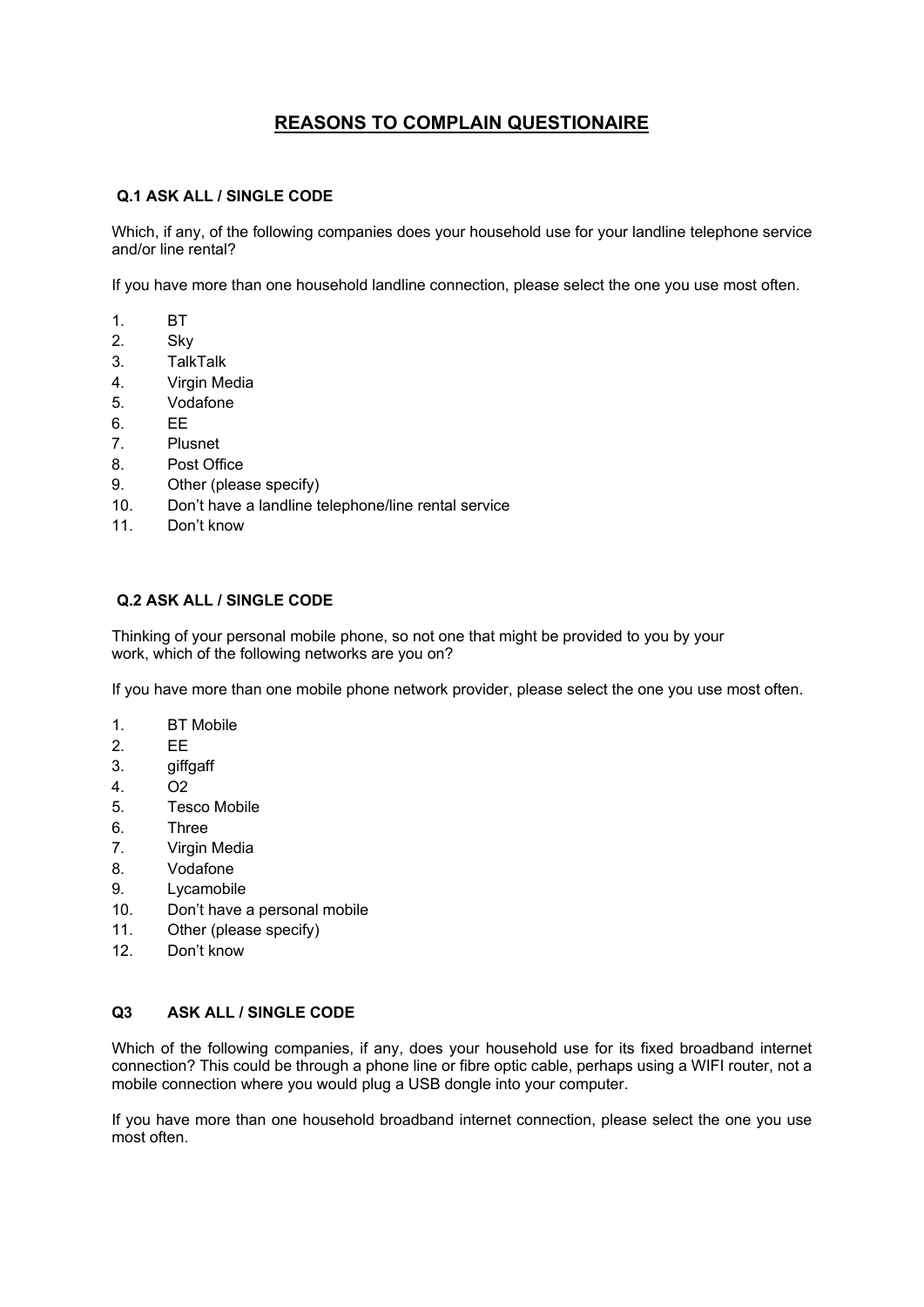- 1. BT
- 2. EE
- 3. Sky
- 4. TalkTalk
- 5. Virgin Media
- 6. Vodafone
- 7. Plusnet
- 8. Post Office
- 9. Not applicable I don't have a fixed broadband service
- 10. Other (please specify)
- 11. Don't know

# **Q4 ASK ALL / SINGLE CODE**

Which, of the following companies does your household use for cable, satellite or other Pay TV, if any? By this we mean traditional pay TV providers, **not** including paid for on-demand or online streaming services accessed over the internet such as Amazon Prime Video, Netflix or NOW TV.

If you use more than one company, please select the one which you use most often.

- 1. BT
- 2. Sky
- 3. TalkTalk
- 4. Virgin Media
- 5. Other (please specify)
- 6. Not applicable I don't have a pay TV service
- 7. Don't know

# **Q.5 ASK ALL/ MULTICODE. RANDOMISE ANSWER CODES**

Which, if any, of the following services or suppliers have given you a reason to complain in the last 12 months, whether or not you went on to make a complaint?

- 1. Landline phone (IF NOT Q1/10)
- 2. Mobile phone (IF NOT Q2/10)
- 3. Fixed broadband internet (IF NOT Q3/ 9)
- 4. Pay TV (IF NOT Q4/6)
- 5. None of these (SINGLE CODE)

#### **Q.6 ASK IF HAVE HAD REASON TO COMPLAIN ABOUT LANDLINE PHONE AT Q.5 (CODE 1**) **/ MULTICODE. RANDOMISE ANSWER CODES**

What was the issue/s you had reason to complain about in connection with your home landline?

1. A billing, pricing or payment issue, for example unexpected/unclear charges, overcharged or incorrect bill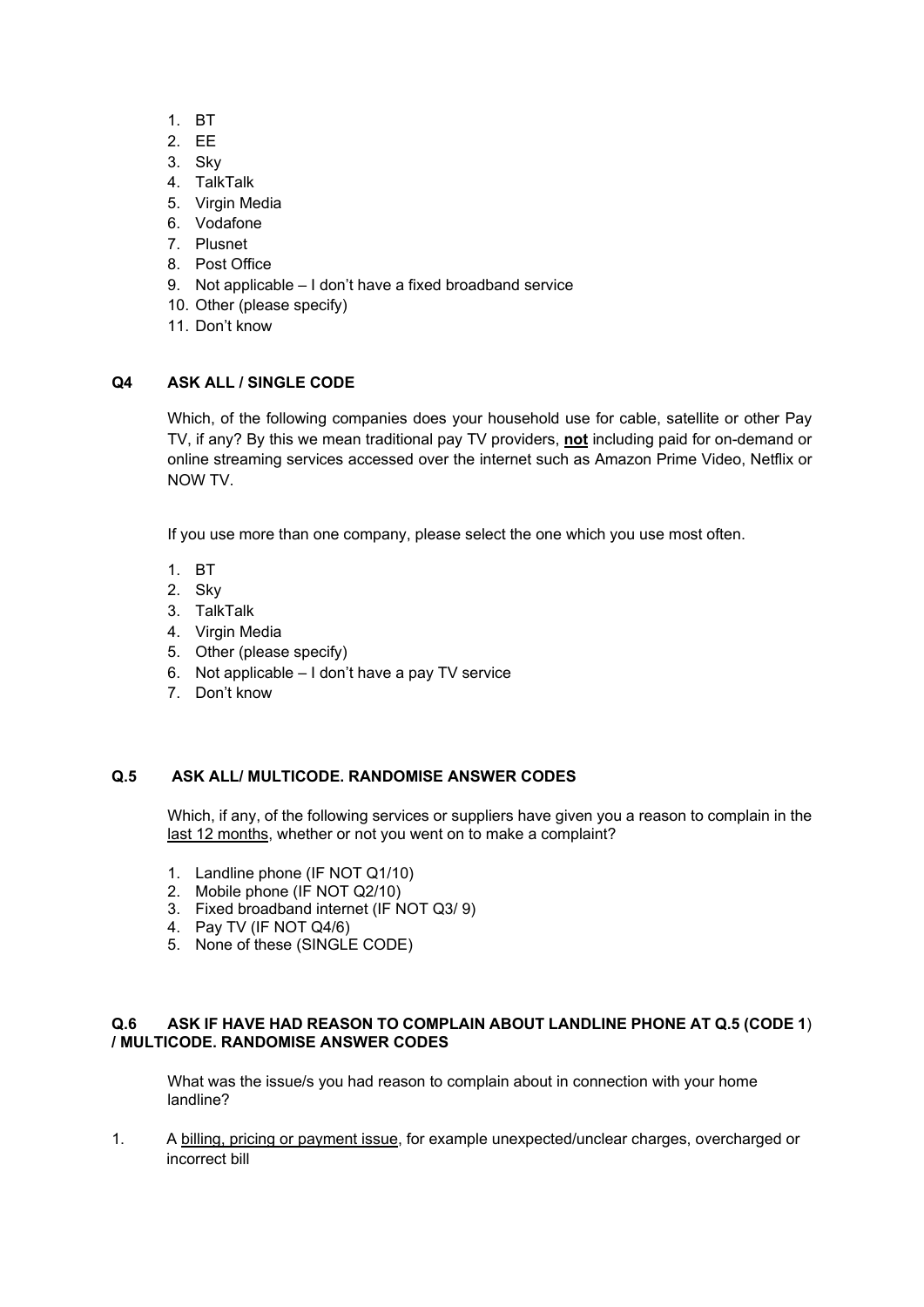- 2. A problem with a repair to the service, for example the time taken to repair, it didn't happen/ didn't happen when you were told it would or didn't solve the problem.
- 3. A problem relating to the installation or set up of your service for example the time taken to install/set up the service, changed/missed/late installation or installation appointment, it was not installed/set up correctly or time taken for hardware to arrive
- 4. Dissatisfaction with customer service from a previous occasion or contact
- 5. The service not performing as it should, for example, poor call/line quality, loss of service
- 6. Something else (please state)

# **Q.7 ASK IF HAVE HAD REASON TO COMPLAIN ABOUT LANDLINE PHONE AT Q.5 (CODE 1)**

# **MULTICODE POSSIBLE FOR CODE 1, 2, 3**

And have you gone ahead and made a complaint about your landline service or supplier?

- 1. Yes to my landline provider
- 2. Yes to Ofcom<br>3. Yes other (ple
- 3. Yes other (please specify)<br>4. No
- N<sub>o</sub>
- 5. Don't know

# **Q.8 ASK IF DID NOT COMPLAIN ABOUT ISSUE AT Q7 CODE 4) MULTICODE**

Why didn't you make a complaint about your landline service or supplier?

- 1. I did not know where to go/ who to complain to<br>2. I didn't have the time
- I didn't have the time
- 3. It's not worth the hassle
- 4. They wouldn't do anything anyway
- 5. I/ someone else sorted the problem out
- 6. The problem resolved itself
- 7. Other SPECIFY

#### **Q9. ASK IF HAVE HAD REASON TO COMPLAIN ABOUT MOBILE PHONE PROVIDER AT Q5 (CODE 2) MLTICODE**

What was the issue/s you had reason to complain about in connection with your mobile phone provider?

- 1. A billing, pricing or payment issue, *for example unexpected/unclear charges, overcharged or incorrect bill*
- 2. A problem with a repair to the service, *for example the time taken to repair, it didn't happen/didn't happen when you were told it would or didn't solve the problem*
- 3. A problem relating to the installation or set up of your service *for example time taken for hardware to arrive, switching issues such as problems trying to port your number*
- 4. Dissatisfaction with customer service from a previous occasion or contact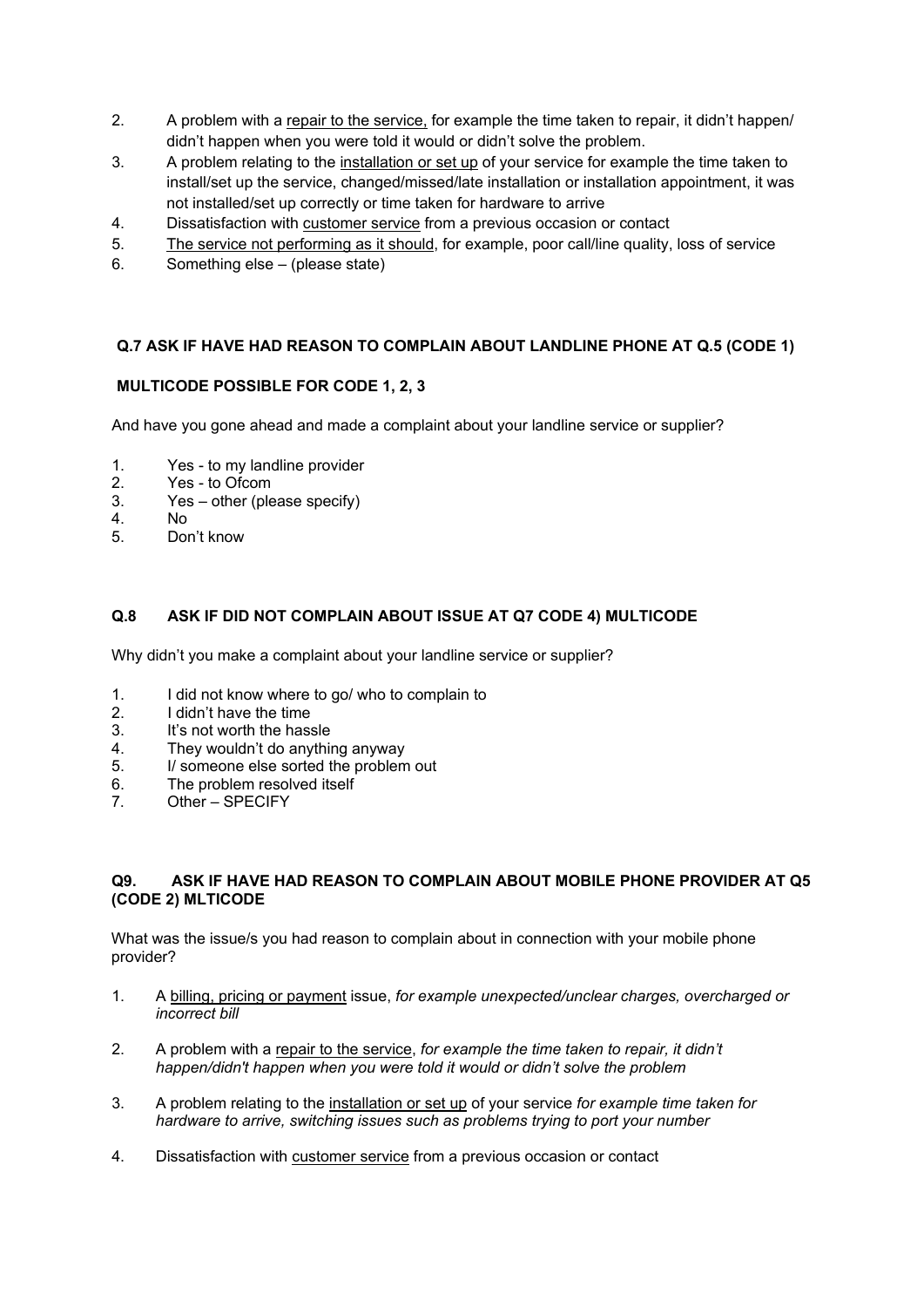- 5. The service not performing as it should, *for example loss of service, unable to* use *mobile (2G, 3G, 4G or 5G) in certain areas, messages (SMS or IM) or voice mails delivered late, poor call/line quality*
- *6.* Something else (please state)

#### **Q.10 ASK IF HAVE HAD REASON TO COMPLAIN ABOUT MOBILE PHONE PROVIDER AT Q5 (CODE 2) MULTICODE POSSIBLE FOR CODE 1, 2, 3**

And did you go ahead and make a complaint about your mobile service or supplier?

- 1. Yes- to my mobile phone provider<br>2. Yes- to Ofcom
- Yes- to Ofcom
- 3. Yes- other (please specify)
- 4. No
- Don't know

# **Q.11 ASK IF DID NOT COMPLAIN ABOUT MOBILE ISSUE AT Q10 (CODE 4) MULTICODE**

Why didn't you make a complain about your mobile service or supplier?

- 1. I did not know where to go/ who to complain to
- 2. I didn't have the time
- 3. It's not worth the hassle
- 4. They wouldn't do anything anyway
- 5. I/ someone else sorted the problem out
- 6. The problem resolved itself
- 7. Other SPECIFY

# **Q.12. ASK IF HAVE HAD REASON TO COMPLAIN ABOUT FIXED BROADBAND PROVIDER AT Q5 (CODE 3) MULTI CODE**

What was the issue/s you had reason to complain about in connection with your fixed broadband?

- 1. A billing, pricing or payment issue, for example unexpected/unclear charges, overcharged or incorrect bill
- 2. A problem with a repair to the service, for example the time taken to repair, it didn't happen/didn't happen when you were told it would or didn't solve the problem
- 3. A problem relating to the installation or set up of your service for example the time taken to install/set up the service, changed/missed/late installation or installation appointment, it was not installed/set up correctly or time taken for hardware to arrive
- 4. Dissatisfaction with customer service from a previous occasion or contact
- 5. The service not performing as it should, for example complete loss of service, intermittent loss of service, slow broadband speeds, service not as advertised
- 6. Something else (please state)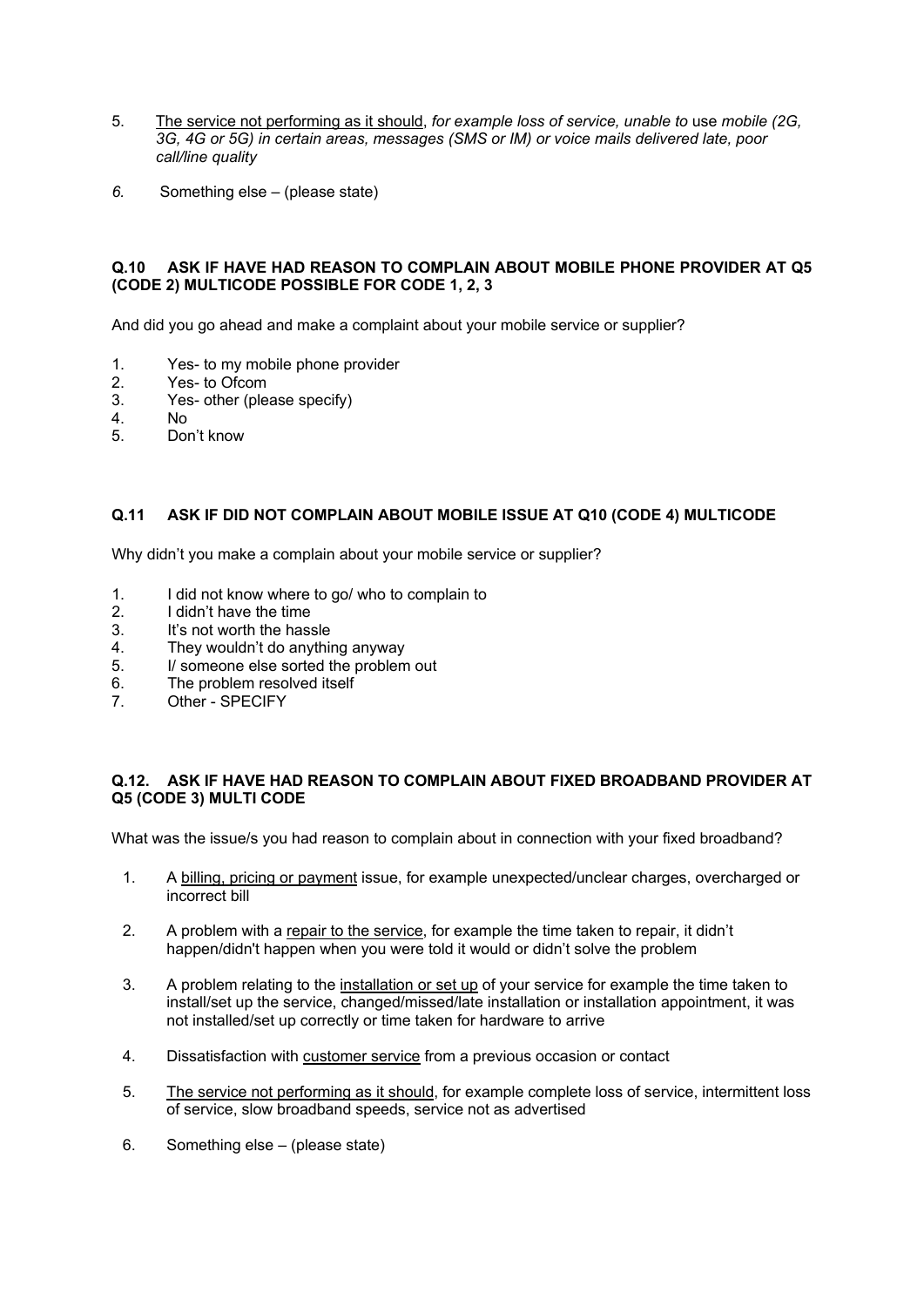#### **Q.13 ASK IF HAVE HAD REASON TO COMPLAIN ABOUT FIXED BROADBAND PROVIDER AT Q5 (CODE 3) MULTICODE POSSIBLE FOR CODE 1, 2, 3**

And did you go ahead and make a complaint about your fixed broadband service or supplier?

- 1. Yes to my fixed broadband provider<br>2. Yes to Ofcom
- Yes to Ofcom
- 3. Yes other (please specify)
- 4. No.<br>5 Dou
- Don't know

# **Q.14 ASK IF DID NOT COMPLAIN ABOUT FIXED BROADBAND ISSUE AT Q14 (CODE 4) MULTICODE**

Why didn't you make a complaint about your fixed broadband service or supplier?

- 1. I did not know where to go/ who to complain to
- 2. I didn't have the time<br>3. It's not worth the hase
- 3. It's not worth the hassle<br>4. They wouldn't do anythi
- They wouldn't do anything anyway
- 5. I/ someone else sorted the problem out<br>6. The problem was resolved
- 6. The problem was resolved<br>7 Other SPECIEY
- Other SPECIFY

# **Q.15 ASK IF HAVE HAD REASON TO COMPLAIN ABOUT PAY TV PROVIDER AT Q5 (CODE 4) MULTI CODE**

What was the issue/s you had reason to complain about in connection with your pay TV?

- 1. A billing, pricing or payment issue, for example unexpected/unclear charges, overcharged or incorrect bill
- 2. A problem with a repair to the service, for example the time taken to repair, it didn't happen/didn't happen when you were told it would or didn't solve the problem
- 3. A problem relating to the installation or set up of your service for example the time taken to install/set up the service, changed/missed/late installation or installation appointment, it was not installed/set up correctly or time taken for hardware to arrive
- 4. Dissatisfaction with customer service from a previous occasion or contact
- 5. The service not performing as it should, for example intermittent or complete loss of Pay TV service, poor picture quality or unable to get certain TV channels/content
- 6. Something else (please state)

# **Q.16 ASK IF HAVE HAD REASON TO COMPLAIN ABOUT PAY TV PROVIDER AT Q5 (CODE 4) MULTICODE POSSIBLE FOR CODE 1, 2, 3**

And did you go ahead and make a complaint about your pay TV service or supplier?

1. Yes - to my Pay TV provider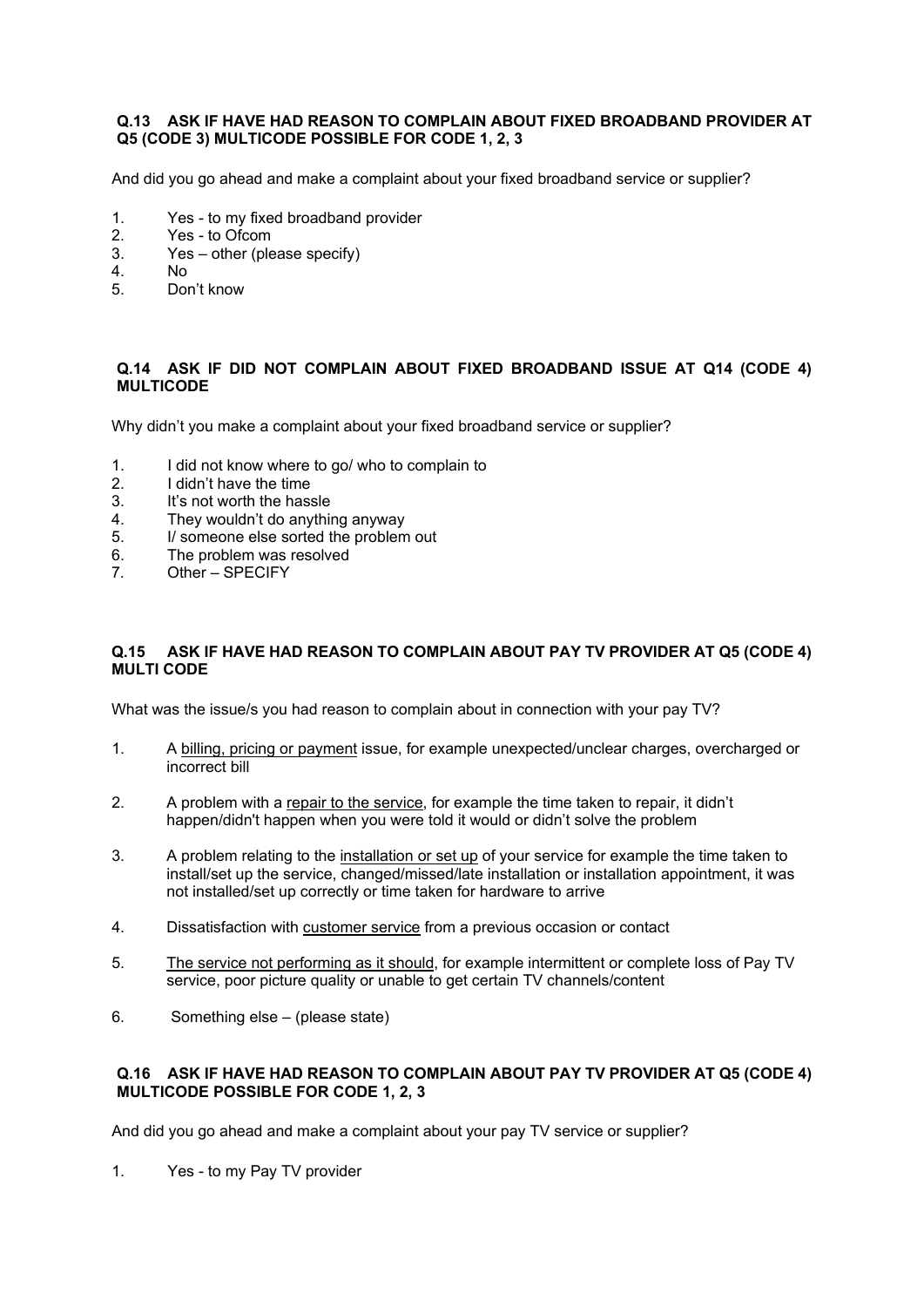- 2. Yes to Ofcom<br>3. Yes other (ple
- Yes other (please specify)
- 4. No
- 5. Don't know

# **Q.17 ASK IF DID NOT COMPLAIN ABOUT PAY TV ISSUE AT Q16 (CODE4) MULTICODE**

Why didn't you make a complaint about your pay TV service or supplier?

- 1. I did not know where to go/who to complain to
- 2. I didn't have the time<br>3. It's not worth the hase
- 3. It's not worth the hassle<br>4. They wouldn't do anything
- 4. They wouldn't do anything anyway<br>5. I/ someone else sorted the problem
- I/ someone else sorted the problem out
- 6. The problem resolved itself<br>7. Other SPECIFY
- Other SPECIFY

# **Q18a ASK ALL. SINGLE CODE FOR EACH. ROTATE SERVICES. REVERSE RESPONSE CODES.**

How important or not, are each of these communications services to your household at the moment?

Please give a score of 1 –4 for each service where 4 is "Very important" and 1 being "Not at all important"

| <b>SHOW SERVICES USED</b>             | 1 – Not at all<br>important | $\overline{2}$ | 3 | 4 - Very important |
|---------------------------------------|-----------------------------|----------------|---|--------------------|
| <b>Landline</b> - to make and receive |                             | 2              | 3 | $\overline{4}$     |
| calls (IF NOT Q1/10)                  |                             |                |   |                    |
| <b>Mobile</b>                         |                             | 2              | 3 | 4                  |
| (IF NOT Q2/10)                        |                             |                |   |                    |
| Fixed Broadband - through a           | 1                           | 2              | 3 | $\overline{4}$     |
| phone or fibre optic cable-           |                             |                |   |                    |
| perhaps using a WI-FI router          |                             |                |   |                    |
| (IF NOT Q3/9)                         |                             |                |   |                    |
| Pay TV                                |                             | 2              | 3 | 4                  |
| (IF NOT Q4/6)                         |                             |                |   |                    |
| By this we mean traditional pay       |                             |                |   |                    |
| TV providers, not including           |                             |                |   |                    |
| paid for on-demand or online          |                             |                |   |                    |
| streaming services accessed           |                             |                |   |                    |
| over the internet such as             |                             |                |   |                    |
| Amazon Prime Video, Netflix or        |                             |                |   |                    |
| NOW TV                                |                             |                |   |                    |

#### **Q18 b. ASK ALL SINGLE CODE FOR EACH. ROTATE SERVICES. REVERSE RESPONSE CODES.**

To what extent has this changed as a result of the COVID-19 pandemic?

Please select one for each service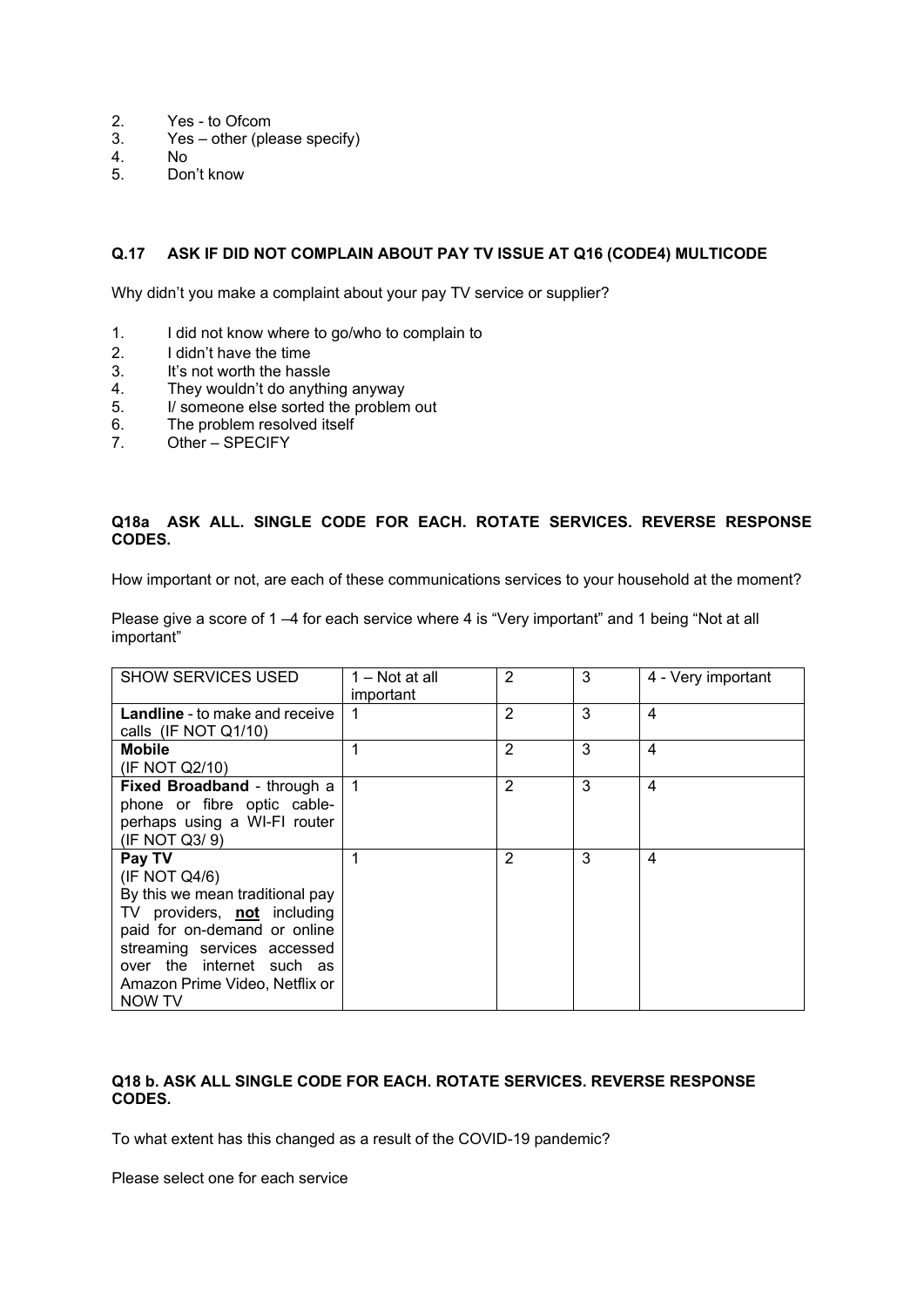| SHOW SERVICES            | The service has become | The service has become | No different |
|--------------------------|------------------------|------------------------|--------------|
| IF USED                  | more important         | less important         |              |
| Landline                 | 1                      | $\overline{2}$         | 3            |
| (IF NOT Q1/10)           |                        |                        |              |
| <b>Mobile</b>            | $\mathbf 1$            | $\overline{2}$         | 3            |
| (IF NOT Q2/10)           |                        |                        |              |
| Fixed Broadband -        | $\overline{1}$         | $\overline{2}$         | 3            |
| through a phone or       |                        |                        |              |
| fibre optic cable-       |                        |                        |              |
| perhaps using a WI-      |                        |                        |              |
| FI router                |                        |                        |              |
| (IF NOT Q3/9)            |                        |                        |              |
| Pay TV                   | 1                      | 2                      | 3            |
| (IF NOT Q4/6)            |                        |                        |              |
| By this we mean          |                        |                        |              |
| traditional pay TV       |                        |                        |              |
| providers,<br><u>not</u> |                        |                        |              |
| including paid for on-   |                        |                        |              |
| demand or online         |                        |                        |              |
| streaming services       |                        |                        |              |
| accessed over the        |                        |                        |              |
| internet such<br>as      |                        |                        |              |
| Prime<br>Amazon          |                        |                        |              |
| Video, Netflix<br>or     |                        |                        |              |
| <b>NOW TV</b>            |                        |                        |              |

# **Q18 c. ASK ALL. SINGLE CODE FOR EACH. ROTATE SERCIES. REVERSE RESPONSE CODES.**

Has your willingness to make a complaint to your communications providers increased or decreased as a result of the COVID-19 pandemic?

Please select one for each service.

| <b>SHOW</b><br>IF<br><b>SERVICES</b><br><b>USED</b>                                                                                                                                                    | willing to  <br>More<br>make a complaint | Less willing<br>to<br>make a complaint | No different | Don't know              |
|--------------------------------------------------------------------------------------------------------------------------------------------------------------------------------------------------------|------------------------------------------|----------------------------------------|--------------|-------------------------|
| Landline<br>(IF NOT Q1/10)                                                                                                                                                                             | 1                                        | $\overline{2}$                         | 3            | 4                       |
| <b>Mobile</b><br>(IF NOT Q2/10)                                                                                                                                                                        |                                          | $\overline{2}$                         | 3            | 4                       |
| <b>Fixed Broadband -</b><br>through a phone or<br>fibre optic cable-<br>perhaps using a<br>WI-FI router<br>(IF NOT Q3/9)                                                                               | 1                                        | $\overline{2}$                         | 3            | $\overline{\mathbf{4}}$ |
| Pay TV<br>(IF NOT Q4/6)<br>By this we mean<br>traditional pay TV<br>providers,<br><u>not</u><br>including paid for<br>on-demand<br>or<br>online<br>streaming<br>services accessed<br>over the internet | 1                                        | $\overline{2}$                         | 3            | 4                       |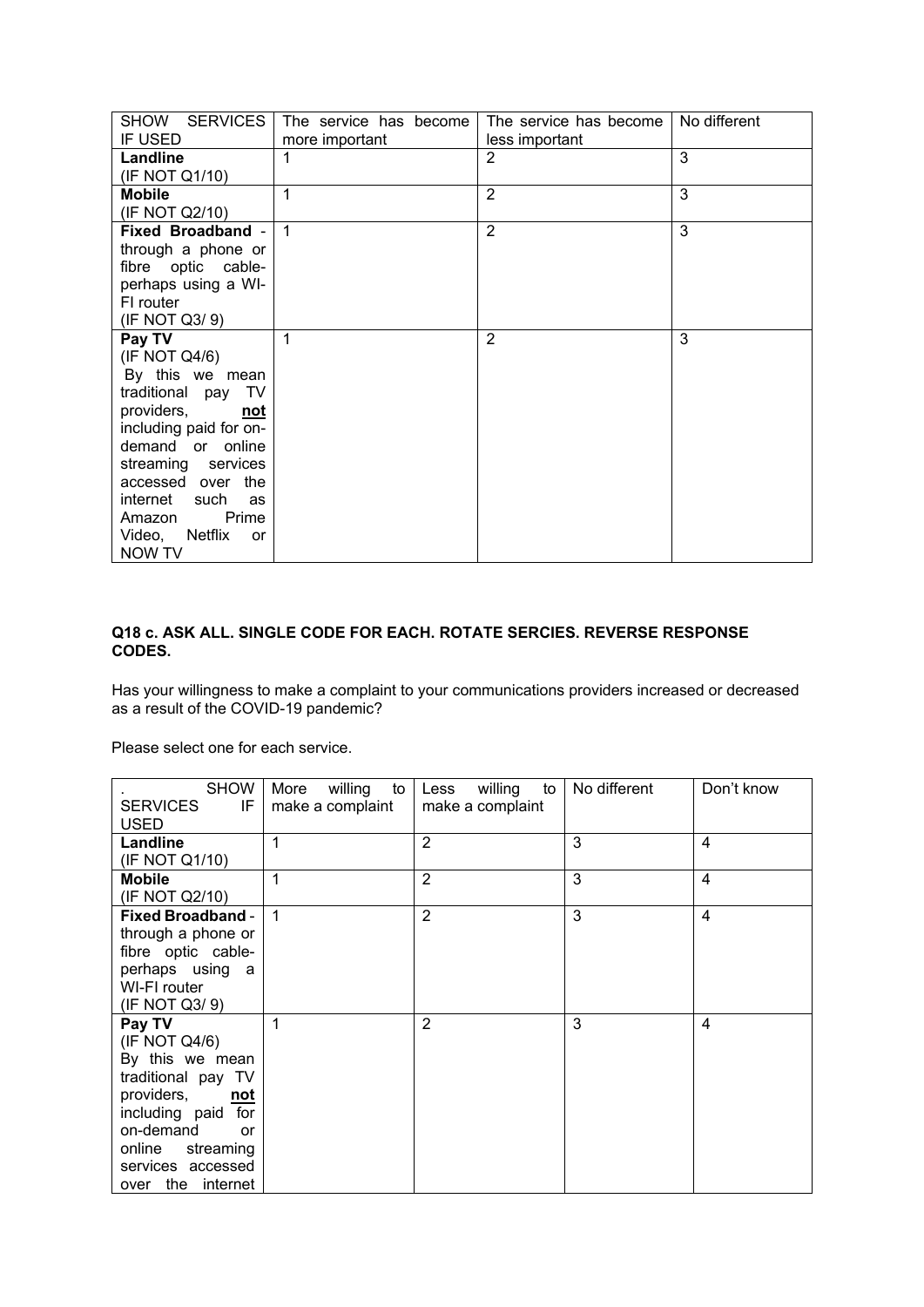| such<br>Amazon<br>as |  |  |
|----------------------|--|--|
| Prime Video, Netflix |  |  |
| or NOW TV            |  |  |

**We'd now like to ask you some questions about you and your household. These questions are used to help us to group the different people across the UK who have completed the survey when we look at the results.**

**Q19a** What is your gender?

- 1) Female
- 2) Male
- 3) Prefer to use my own term<br>4) Prefer not to say
- Prefer not to say

**Q 19b** Is your current gender the same as (or does your current gender align with) your sex assigned at birth?

- 1) Yes
- 2) No
- Prefer not to say

# **Q20. ASK ALL/ MULTICODE POSSIBLE FOR CODE 1 – 9**

As a reminder, you have provided us with permission to ask about any impacting or limiting conditions. If you no longer wish to answer this question then please select 'prefer not to say'.

Which of these, if any, impact or limit your daily activities or the work you can do? Please select all that apply.

- 1. Hearing? Poor hearing, partial hearing, or are deaf
- 2. Eyesight? Poor vision, colour blindness, partial sight, or are blind
- 3. Mobility? Cannot walk at all/ use a wheelchair or mobility scooter etc., or cannot

walk very far or manage stairs or can only do so with difficulty

4. Dexterity? Limited ability to reach/ difficulty opening things with your hands/

difficulty using a telephone handset/ television remote control/ computer

keyboard etc.

- 5. Breathing? Breathlessness or chest pains
- 6. Mental abilities? Such as learning, understanding, concentration, memory,

communicating, cognitive loss or deterioration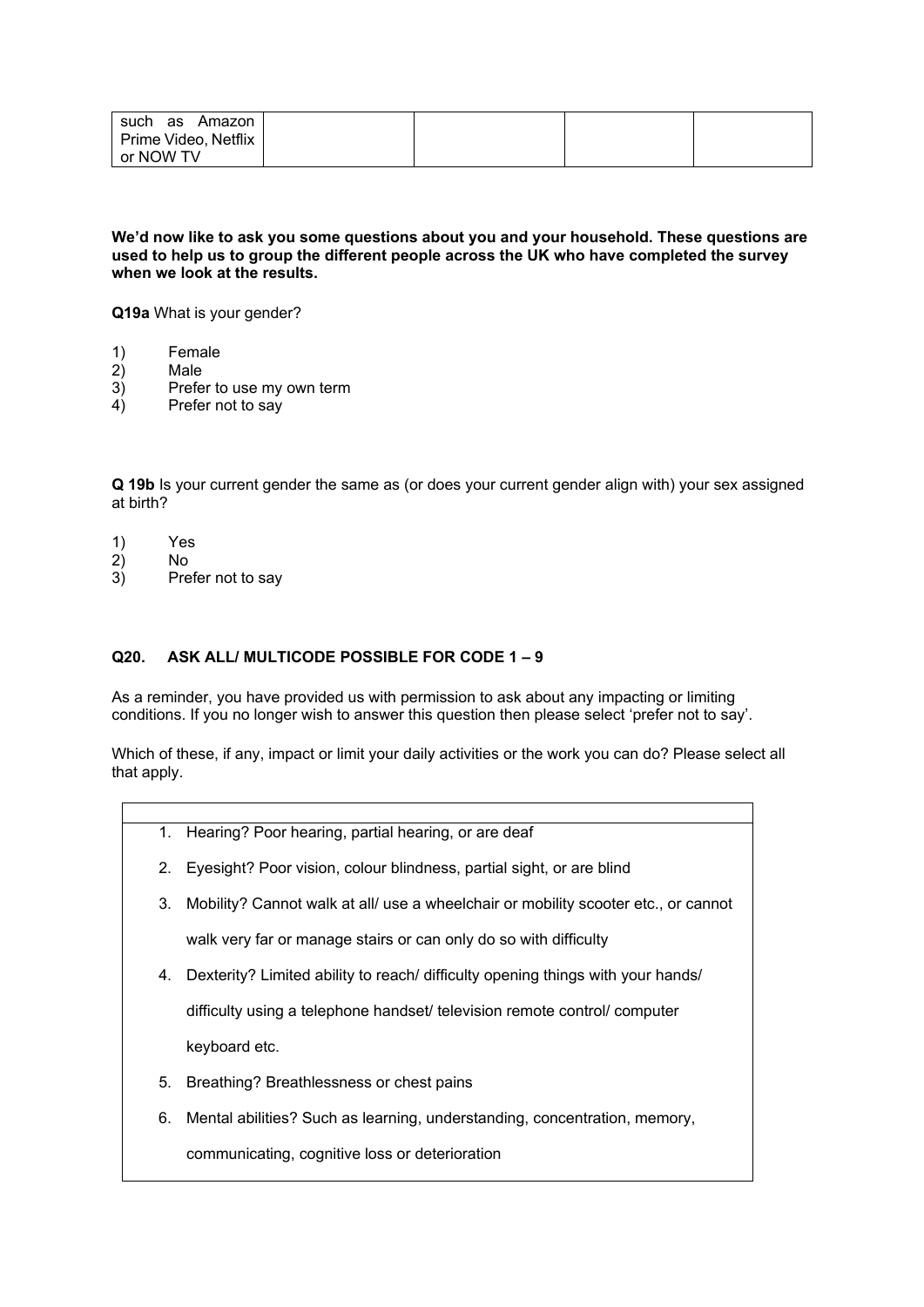- 7. Social/ behavioural? Conditions associated with this such as autism, attention deficit disorder, Asperger's, etc. 8. Your mental health? Anxiety, depression, or trauma-related conditions, for example 9. Other illnesses/ conditions which impact or limit your daily activities or the work you can do 10. Nothing – no impairments or conditions impact or limit your daily activities or the work you can do
	- 11. Prefer not to say
	- 12. Don't know

# **SCRIPTER: PLEASE CODE ADULTS IN HOUSEHOLD = QHH1 MINUS QHH3**

# **Q21. ASK ALL / SINGLE CODE**

Which one of these bands describes your total household income before tax or any other deductions are made? Please include any benefits or credits that you or anyone else in your household receives, including household benefit, as well as any income from employment?

|                | Per week          | Per Year                |   |
|----------------|-------------------|-------------------------|---|
|                | Up to £199        | Up to £10,399           |   |
| 2              | From £200 to £299 | From £10,400 to £15,599 | 2 |
| $\mathbf{3}$   | From £300 to £499 | From £15,600 to £25,999 | 3 |
| $\overline{4}$ | From £500 to £699 | From £26,000 to £36,399 |   |
| 5              | From £700 to £999 | From £36,400 to £51,999 | 5 |
| 6              | £1,000 and above  | £52,000 and above       | 6 |
|                |                   | Don't know              |   |
|                |                   | Refused                 | 8 |

# **QBEN ASK ALL**

Could you please tell us whether you or anyone in your household currently receives any of the following benefits?

Please select all that apply.

# **MULTI CODE. ROTATE CODES 1-9.**

1. Income Support